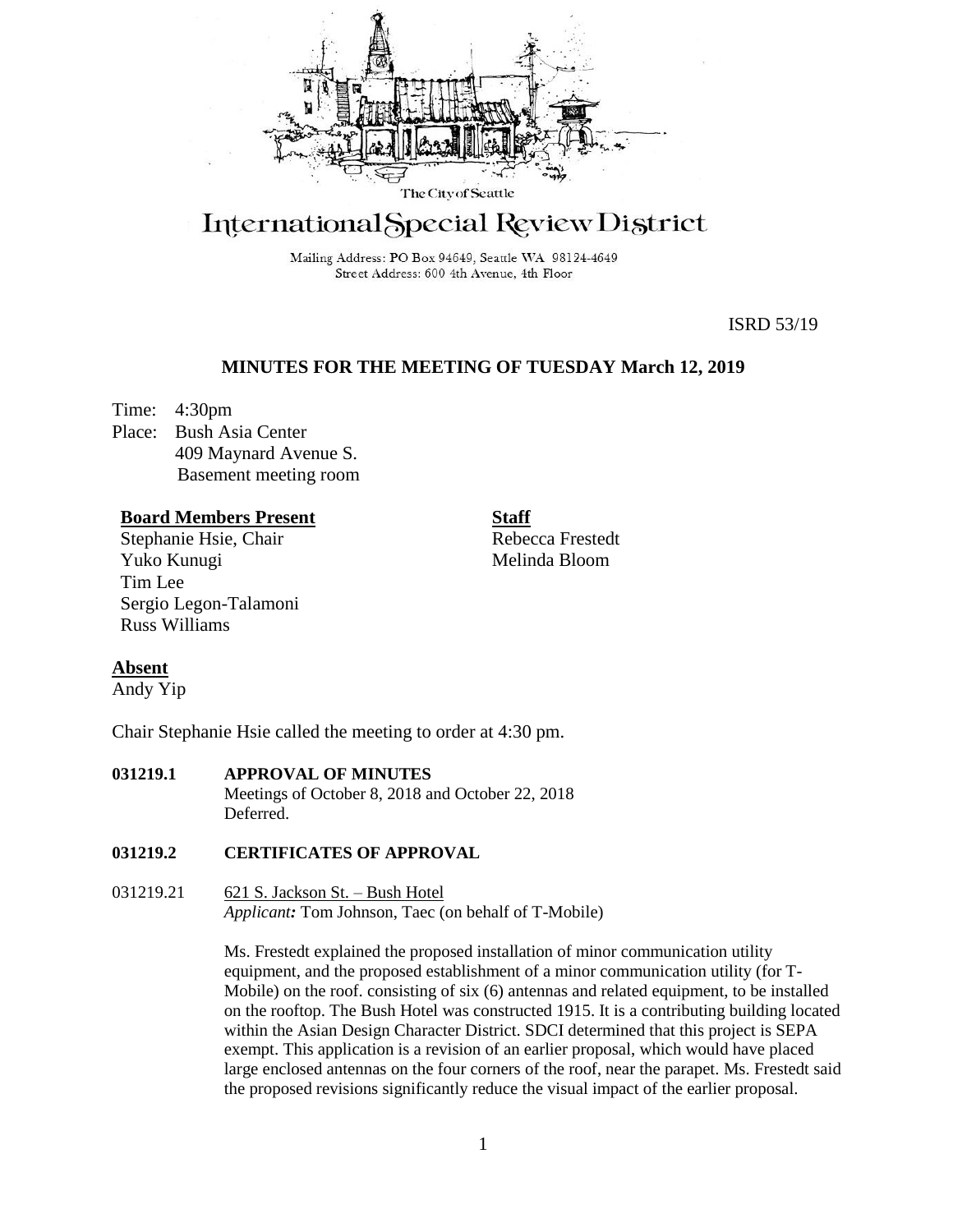Applicant Comment:

Tom Johnson, TAEC explained the work is driven by need to fill coverage gap. He noted it is a new site that will provide new coverage, upgraded service and e-911 network services. He said they have done a few iterations and propose six antennas on elevator penthouse; they will not be visible form the ground – only from above. He said some equipment will be on raised section of roof floor so the building owner can access beneath for maintenance. He said existing HVAC equipment is not painted. The plan showed all equipment.

Ms. Hsie said the mounted equipment on penthouse is partially visible but noted the ground ones are barely visible.

Mr. Johnson said the parapet obscures view although the tips of the antennae may show. He said they will paint to match the color of the building, an orangeyellow.

Ms. Kunugi suggested painting the equipment the color of the sky – light grey – to help them disappear.

Mr. Johnson said they've found that color jumps out and the building color will hide them better.

Public Comment: There was no public comment.

Board Discussion:

Ms. Frestedt said that where there is other similar equipment it has been painted to match existing to blend in. She said the exception was on equipment on fauxbrick finish penthouse.

Mr. Legon-Talamoni appreciated the location adjustment. He wanted to point out what a difference options  $1 \& 2$  would have been. He said he would have been less inclined to support those options.

Mr. Johnson thanked staff for the help in discussion options.

*Mr. Williams arrived at 4:45 PM.*

Ms. Hsie said it is helpful to know why the equipment is going up. She said it is straightforward.

Action: I move that the International Special Review District Board recommend approval of a Certificate of Approval for use and exterior alterations at 621 S. Jackson St.

The Board directs staff to prepare a written recommendation of approval, based on consideration of the application submittal and Board discussion at the March 12, 2019 public meeting, and forward this written recommendation to the Department of Neighborhoods Director.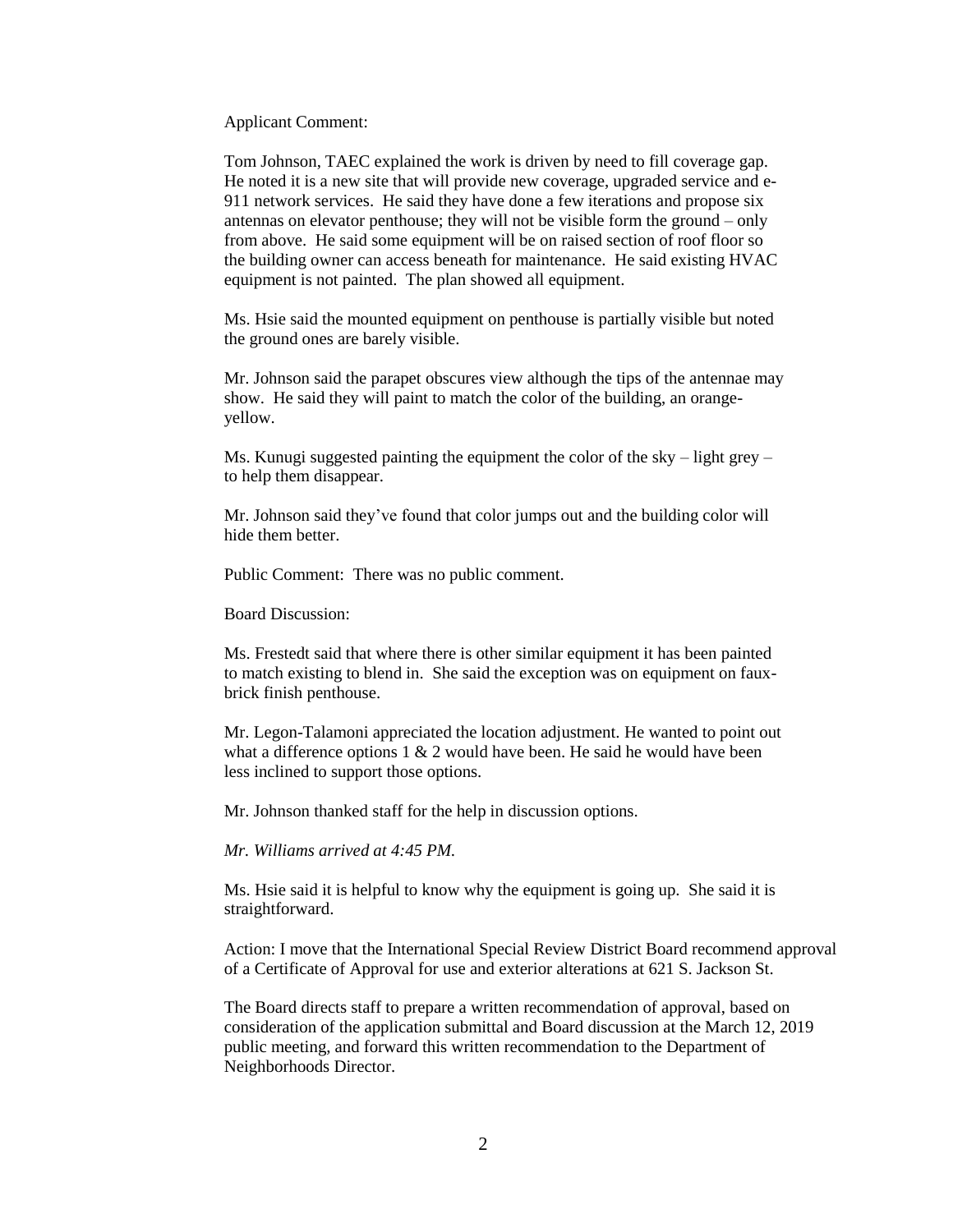This action is based on the **following applicable sections of the International Special Review District Ordinance:** 

**SMC 23.66.302 – International Special Review District goals and objectives SMC 23.66.320- Permitted Uses SMC 23.66.332 – Height and Rooftop Features SMC 23.66.336 – Exterior building finishes**

- A. **General Requirements.**
- B. **Asian Design Character District.** 
	- 1. Materials.
	- 2. Colors.
	- 3. Surfaces.

#### **Secretary of the Interior's Standards #9 & #10**

MM/SC/SLT/TL 4:0:1 Motion carried. Mr. Williams abstained.

#### **031219.3 BOARD BRIEFING**

031219.31 Pedestrian wayfinding briefing *Presenter:* Aditi Kambuj, SDOT

Briefing on proposed new wayfinding system.

Aditi Kambuj, SDOT, presented; handouts in DON file. She explained they are at the end of concept design stage for proposed wayfinding signage and she provided context for the Jackson Hub and Imagine Downtown (formerly "One Center City"). She said graphics and maps included in this presentation are conceptual and not resolved designs. They are meant to elicit feedback on direction in order to inform detail design approach. The project design phase deadline is June 2019. She said the pilot projects will be implemented later in 2019- 2020. She said they are looking for feedback on our approaches to distinctiveness and how to balance contextualization with legibility and standardization of information standards to meet the pedestrian's needs - legibility, predictability, reliability. Decision making and outreach in grounded in end-user input and inter-agency coordination. Advisory committee represents several different private and public organizations with a stake in pedestrian wayfinding. Presentation is built on input and feedback from end users, stakeholders, advisory committee members. She went over the outreach done to date and the coordination with Metro and Sound Transit.

Ms. Kambuj said the system is built around four pillars: modal integration, systemization, design for all, and local distinctiveness. She said the approach they are taking is map-based because research shows these systems are most successful at encouraging walking. This assumption together with the concept of seamlessness, creates the need to share consistent standards for graphic language, messaging and content and the location of information along journeys. Map-based projects also presume a central system for producing and updating detailed walking-scale maps across the different uses they are put to including signs, print and digital media.

Ms. Kambuj said the broader sign family has been further developed in order to define the information elements that will be included in the system. The core pedestrian system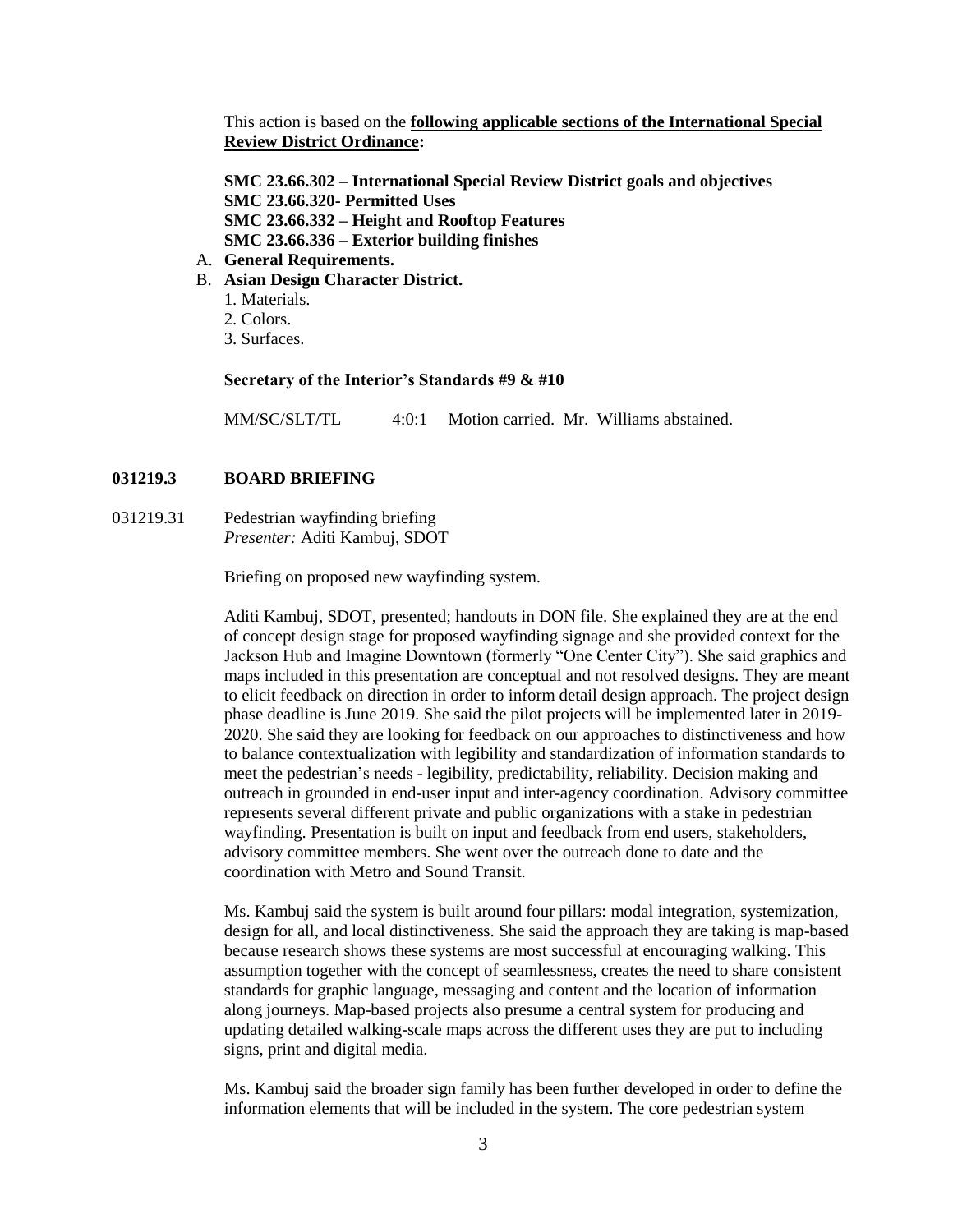comprises map-based sign types and directional signs. The overview sign provides a first point of contact at stations, transit hubs and other major arrival points in the city. Nudge signs allow for binary decision making, providing simple directional information. Tactile panels are included with nudge signs but can also be implemented as stand-alone signs at intersections. The sidewalk medallion gives qualitative information about specific routes and highlights easier / less steep alternative routes to specific destinations.

She said making cut-throughs and shortcuts through buildings clear is an important part of the system. These will be supported on the previously mentioned signs but will also have to be clearly marked on street to allow for a frictionless journey. The route marker will allow people to see where the entrances are for these shortcuts, while the route description would give more detailed information about the specific route/shortcut they're about to use. It could include basic mapping showing the route through the building, as well as information about the suitability for people with disabilities.

Ms. Kambuj went over individual sign elements and types:

**Transit signs –** Signs integrated in transit environments are providing onward journey mapping within existing transit infrastructure. The intention would be that these maps will use the same base information as that used on the core pedestrian system, but the focus could shift slightly more towards transit specific information for example including more detailed service information, local bus stops in the vicinity, bus bay information.

**Overview map -** Overview of the city core, highlighting the diverse neighborhoods and that Seattle is more than just the downtown core

**Finder map -** Detailed local view of streets and destinations in close vicinity to the user.

**Planner map-** Works in conjunction with the finder map, providing context, and using a similar overview scale as the overview map.

She explained the family of signs types: Overview sign, Area sign, Site specific/Interpretive signs, Nudge signs and Sidewalk medallions.

She said traditionally maps are north oriented. However, aligning the orientation of the map with the orientation of the user works well with detailed local mapping. Based on those principles, our recommendation is to use north up mapping for the overview map which occurs on the overview sign. For the area sign we recommend heads up orientation for both planner and finder maps.

Ms. Kambuj said they want to be opportunistic about sign locations and reduce the overall sign clutter where possible. From a scalability point of view the city system product will ideally be the foundation that can be adapted for use by other third parties in future.

Gabriel Sayo, SDOT, said they are exploring ways to make the signs distinctive, while not detracting from the character of the area where they are installed. The same approach can be used in terms of graphic system elements, where mapping can be common across a range of different applications. City generated base mapping, with consistent naming and information hierarchies can be shared and adapted/customized for used within transit information for example, or for areas such as parks. The level of adaptability is still to be defined exactly but the use of core elements such as mapping including consistent naming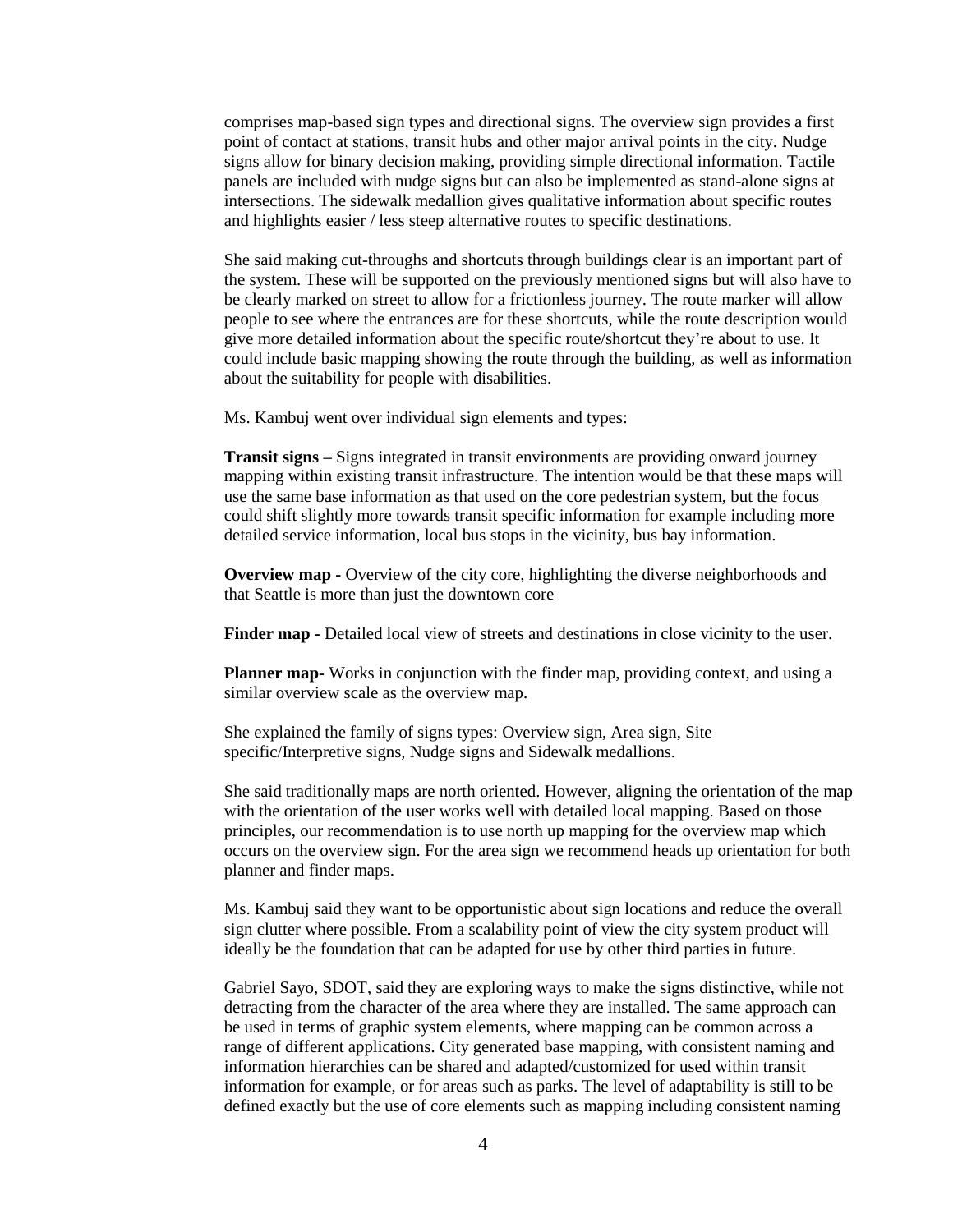will start to create connected information for users, whilst still allowing for individual branding and ownership.

The Jackson Hub pilot will provide an opportunity to test how the wayfinding system responds to:

- A location served by multiple transit modes including regional, national and
- international services
- A site with level changes and a busy road network
- A character area with a distinct identity
- An area where multiple languages are spoken

Board questions:

Ms. Hsie said she appreciated the presentation and that the Board was informed early on rather than as an afterthought.

Mr. Sayo said they are thinking on the local distinctiveness part – how to integrate into the district in an elegant, robust, yet subtle way without detracting from it.

Ms. Kambuj said they will take the best practices of what has been done and carry those forward. She said they plan another round of community workshops and open houses.

Board members recommended a focus on local distinctiveness rather than what is happening elsewhere.

Mr. Legon-Talamoni said he gravitated to the modular option and said to take cues from historic district for allowable materials. He said "preferred materials" will integrate subtly to root them in the district. He said he also liked the sculptural aspect of the shapely option and suggested further exploration.

Ms. Hsie agreed and said the modular option makes sense. She encouraged SDOT to think carefully about where the large signs will go to complement existing signs/features in the neighborhood. She said there are lots of bold colors and look to complement colors here. She said that different languages in the district are an opportunity to provide indicator of local distinctiveness. She recommended putting it in front of the community.

Ms. Kunugi said there are many strong signs, shapes, and designs in the neighborhood.

Ms. Hsie said comments from Pioneer Square board focused on having a high-quality product, sign be subtle and not detract from the built environment, be durable, and that there be no proliferation.

Ms. Frestedt said there was a lot of emphasis on quality; the board did not want quality sacrificed and noted the importance of sustainability of signage over time.

Mr. Lee said noted that graffiti is a problem here.

Ms. Kambuj said that one of the design considerations is maintenance and durability. She said they will work out a maintenance system.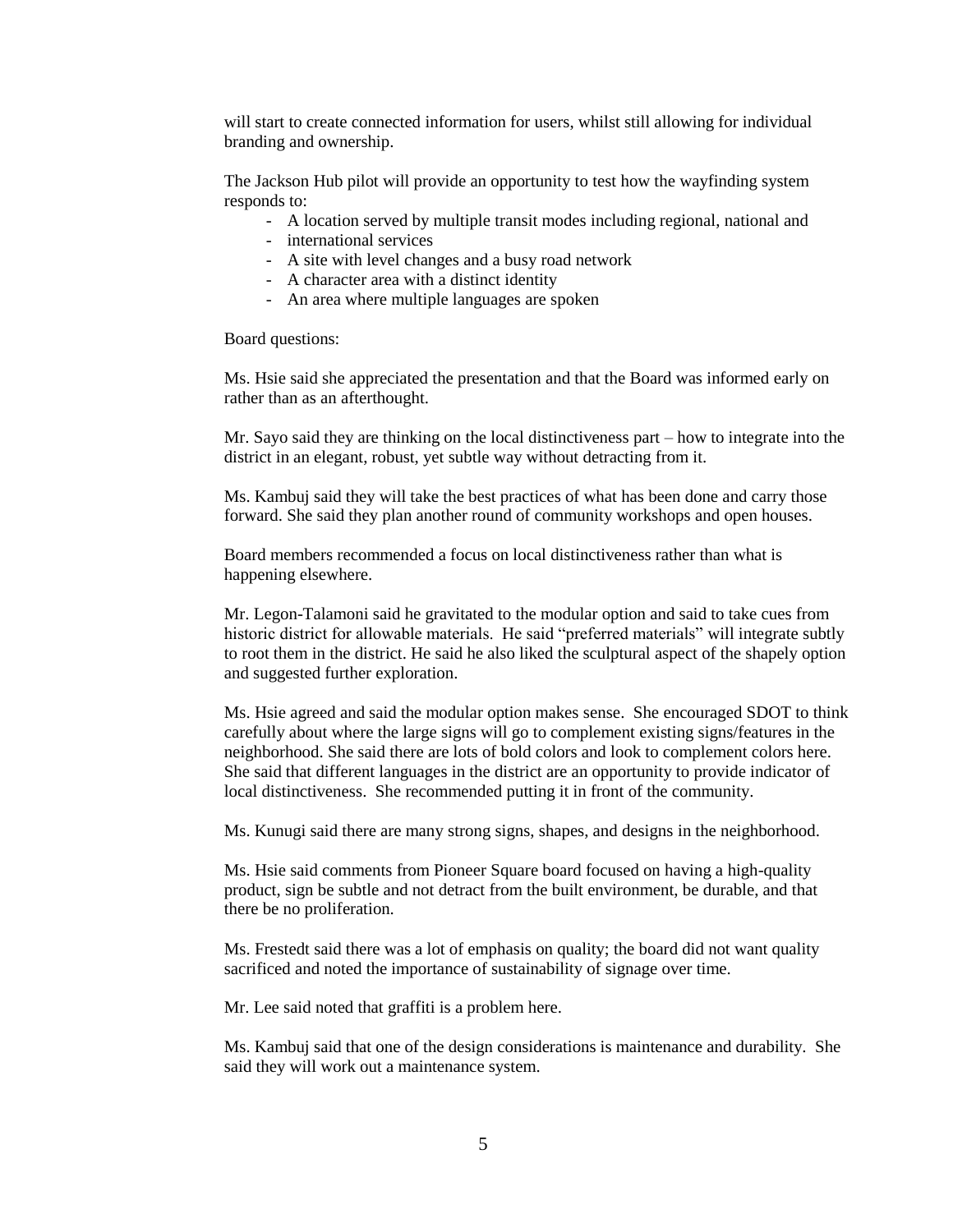Mr. Legon-Talamoni appreciated the different scales of maps. He said to pay attention to information conveyed at different scales as you zoom in. He said to take advantage of being more than wayfinding and to address safety with emergency buttons, cameras. He suggested thinking about how the signage could serve beyond wayfinding. He said signage should be recognizable and in a predictable location. He encouraged SDOT to consider lighting and public safety if there is a "phase II" of the program. He said they could become more than just wayfinding.

Public Comment:

Robert Lohman, resident, asked how they will gather information about local distinction and how they will customize.

Ms. Kambuj said they will start with Citywide workshops to gain community input and will then go to boards. She said they won't be able to solve all problems, but the litmus test will be with the end user (pedestrians). She said evaluation will be done through observational studies; from that they will form final design standards.

Ms. Frestedt said from past experience there has been lots of discussion about which language, which side of the street, and where. She said it will be critical to get buy in from the community so there is acceptance of program as a whole. She said it is early on, so it is useful.

Ms. Kambuj said they will build on decision-making that has already happened.

Ms. Frestedt said in past application there have been strong opinions from the community about which cultural places and where highlighted on which maps in district, so getting input from community is important.

Ms. Kambuj said they will define rules for information that goes on map and will ground that in the end-user experience. She said they will define decision-making and criteria used. She said that the system used in London has been able to navigate with landmark districts.

Mr. Sayo said it is about the end user and ways to bring people in.

Ms. Kambuj said it is a pilot so if the map isn't functional, it can be upgraded.

Mr. Legon-Talamoni said communicating distance via parameter of time is good.

Ms. Kambuj said grade is important too. She said they will use graphics to show the gradient of slope and direction of slope for wheelchair users.

Ms. Kunugi said there is lots of useful information on the map. She asked how that will be maintained, updated.

Ms. Kambuj said one criterion is utilizing the stuff that doesn't change: infrastructure, landmarks. She said they are in pilot phase and will build a case for what works and a plan for maintenance and updating. She said an entire set of maps will change with the convention center and waterfront projects.